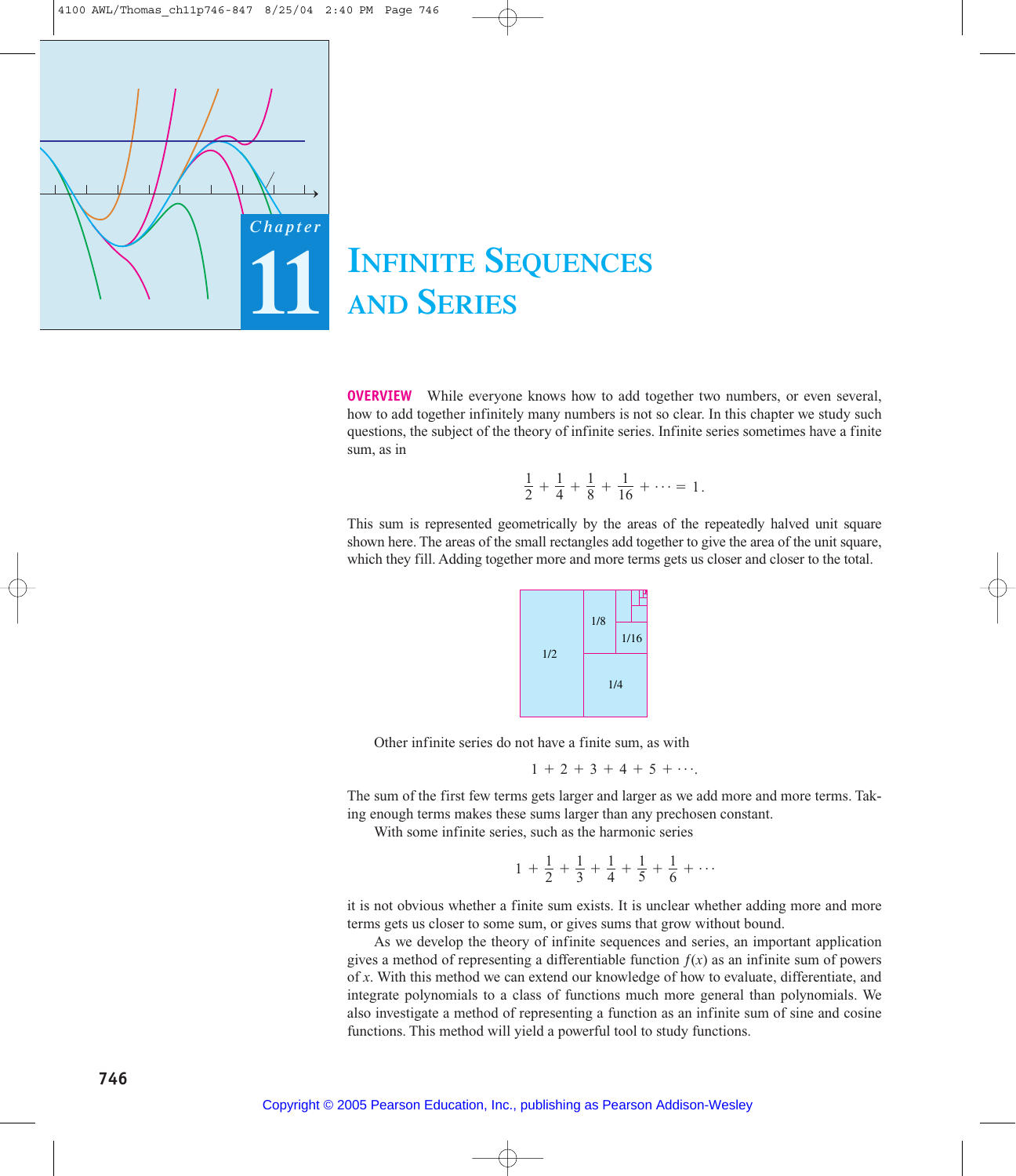#### **Sequences** 11.1

**HISTORICAL ESSAY** 

Sequences and Series



A sequence is a list of numbers

 $a_1, a_2, a_3, \ldots, a_n, \ldots$ 

in a given order. Each of  $a_1$ ,  $a_2$ ,  $a_3$  and so on represents a number. These are the **terms** of the sequence. For example the sequence

 $2, 4, 6, 8, 10, 12, \ldots, 2n, \ldots$ 

has first term  $a_1 = 2$ , second term  $a_2 = 4$  and *n*th term  $a_n = 2n$ . The integer *n* is called the **index** of  $a_n$ , and indicates where  $a_n$  occurs in the list. We can think of the sequence

 $a_1, a_2, a_3, \ldots, a_n, \ldots$ 

as a function that sends 1 to  $a_1$ , 2 to  $a_2$ , 3 to  $a_3$ , and in general sends the positive integer n to the *n*th term  $a_n$ . This leads to the formal definition of a sequence.

#### **DEFINITION Infinite Sequence**

An **infinite sequence** of numbers is a function whose domain is the set of positive integers.

The function associated to the sequence

$$
2, 4, 6, 8, 10, 12, \ldots, 2n, \ldots
$$

sends 1 to  $a_1 = 2$ , 2 to  $a_2 = 4$ , and so on. The general behavior of this sequence is described by the formula

 $a_n = 2n$ .

We can equally well make the domain the integers larger than a given number  $n_0$ , and we allow sequences of this type also.

The sequence

is described by the formula  $a_n = 10 + 2n$ . It can also be described by the simpler formula  $b_n = 2n$ , where the index *n* starts at 6 and increases. To allow such simpler formulas, we let the first index of the sequence be any integer. In the sequence above,  $\{a_n\}$  starts with  $a_1$ while  $\{b_n\}$  starts with  $b_6$ . Order is important. The sequence 1, 2, 3, 4... is not the same as the sequence  $2, 1, 3, 4 \ldots$ 

Sequences can be described by writing rules that specify their terms, such as

$$
a_n = \sqrt{n},
$$
  
\n
$$
b_n = (-1)^{n+1} \frac{1}{n},
$$
  
\n
$$
c_n = \frac{n-1}{n},
$$
  
\n
$$
d_n = (-1)^{n+1}
$$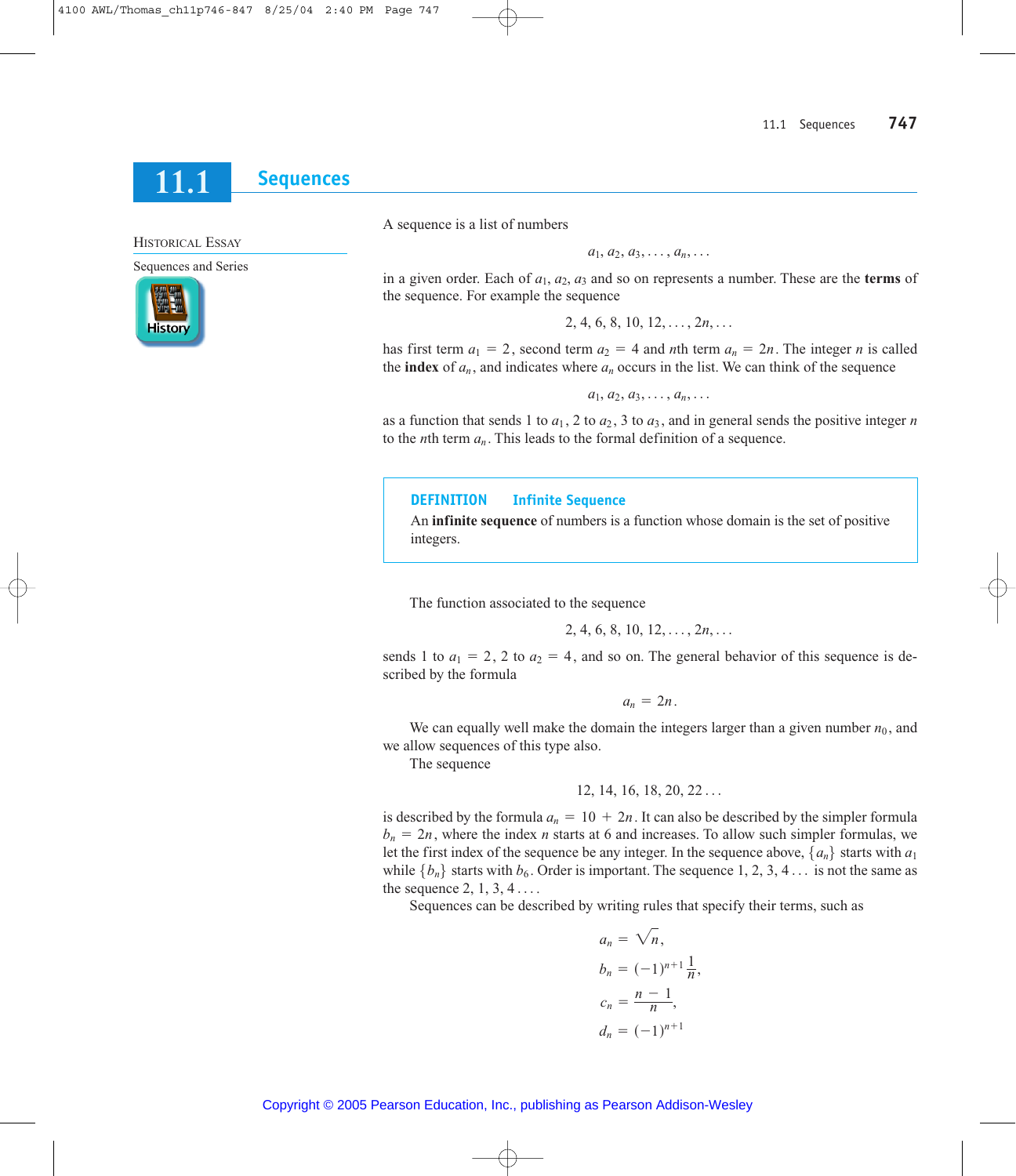or by listing terms,

$$
\{a_n\} = \left\{ \sqrt{1}, \sqrt{2}, \sqrt{3}, \dots, \sqrt{n}, \dots \right\}
$$

$$
\{b_n\} = \left\{ 1, -\frac{1}{2}, \frac{1}{3}, -\frac{1}{4}, \dots, (-1)^{n+1} \frac{1}{n}, \dots \right\}
$$

$$
\{c_n\} = \left\{ 0, \frac{1}{2}, \frac{2}{3}, \frac{3}{4}, \frac{4}{5}, \dots, \frac{n-1}{n}, \dots \right\}
$$

$$
\{d_n\} = \{1, -1, 1, -1, 1, -1, \dots, (-1)^{n+1}, \dots \}.
$$

We also sometimes write

$$
\{a_n\} = \left\{\sqrt{n}\right\}_{n=1}^\infty
$$

Figure 11.1 shows two ways to represent sequences graphically. The first marks the first few points from  $a_1, a_2, a_3, \ldots, a_n, \ldots$  on the real axis. The second method shows the graph of the function defining the sequence. The function is defined only on integer inputs, and the graph consists of some points in the xy-plane, located at  $(1, a_1)$ ,  $(2, a_2), \ldots, (n, a_n), \ldots$ 



**FIGURE 11.1** Sequences can be represented as points on the real line or as points in the plane where the horizontal axis  $n$  is the index number of the term and the vertical axis  $a_n$  is its value.

# **Convergence and Divergence**

Sometimes the numbers in a sequence approach a single value as the index  $n$  increases. This happens in the sequence

$$
\left\{1,\frac{1}{2},\frac{1}{3},\frac{1}{4},\ldots,\frac{1}{n},\ldots\right\}
$$

whose terms approach  $0$  as  $n$  gets large, and in the sequence

$$
\left\{0, \frac{1}{2}, \frac{2}{3}, \frac{3}{4}, \frac{4}{5}, \dots, 1 - \frac{1}{n}, \dots\right\}
$$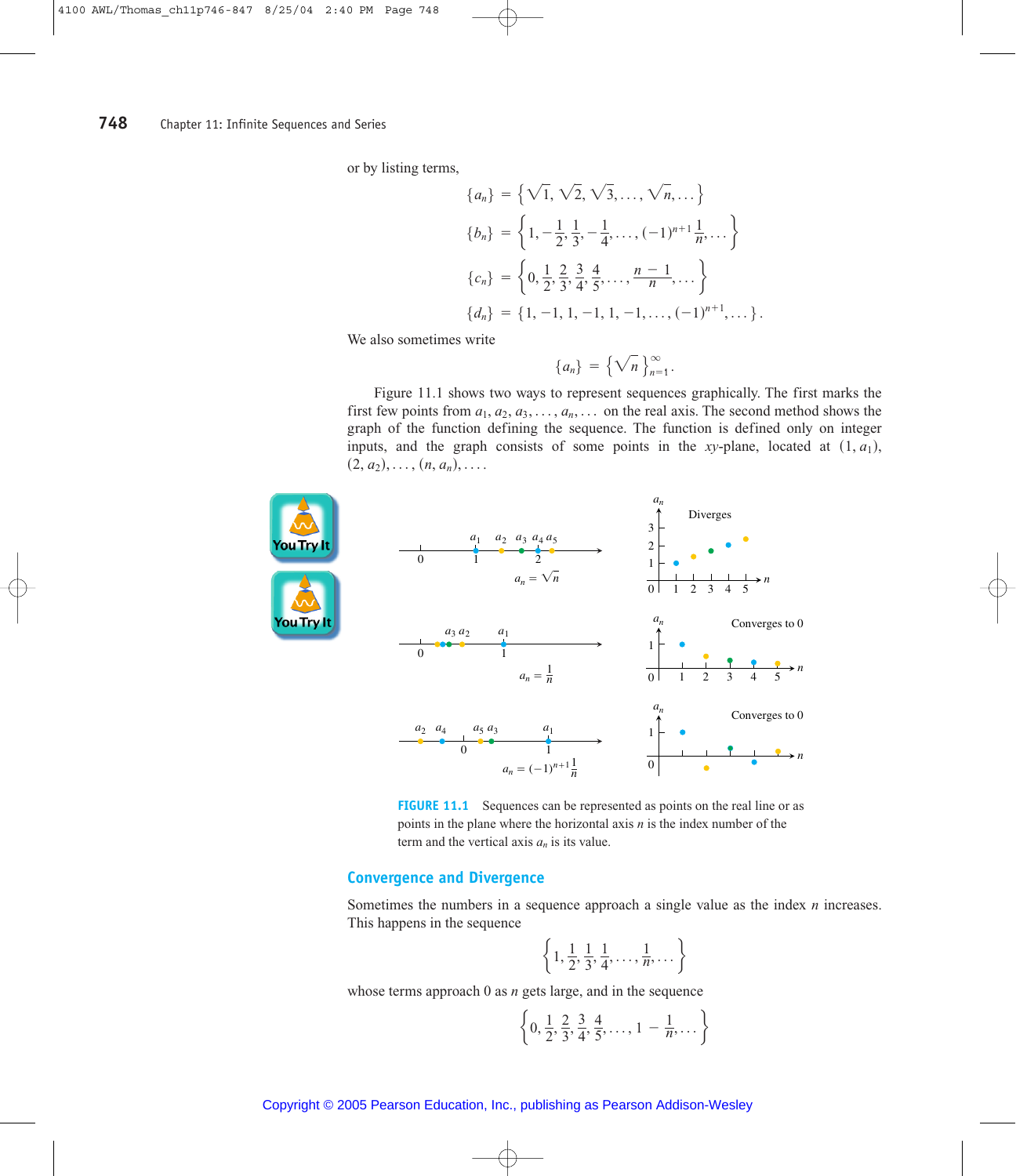whose terms approach 1. On the other hand, sequences like

$$
\left\{\sqrt{1},\sqrt{2},\sqrt{3},\ldots,\sqrt{n},\ldots\right\}
$$

have terms that get larger than any number as *n* increases, and sequences like

$$
\{1,-1,1,-1,1,-1,\ldots,(-1)^{n+1},\ldots\}
$$

bounce back and forth between 1 and  $-1$ , never converging to a single value. The following definition captures the meaning of having a sequence converge to a limiting value. It says that if we go far enough out in the sequence, by taking the index *n* to be larger then some value N, the difference between  $a_n$  and the limit of the sequence becomes less than any preselected number  $\epsilon > 0$ .

# **DEFINITIONS Converges, Diverges, Limit**

The sequence  $\{a_n\}$  converges to the number *L* if to every positive number  $\epsilon$  there corresponds an integer *N* such that for all *n*,

$$
n > N \qquad \Rightarrow \qquad |a_n - L| < \epsilon.
$$

If no such number *L* exists, we say that  $\{a_n\}$  **diverges**.

If  $\{a_n\}$  converges to *L*, we write  $\lim_{n\to\infty} a_n = L$ , or simply  $a_n \to L$ , and call *L* the **limit** of the sequence (Figure 11.2).

The definition is very similar to the definition of the limit of a function  $f(x)$  as  $x$  tends to  $\infty$  (lim<sub>x→ $\infty$ </sub>  $f(x)$  in Section 2.4). We will exploit this connection to calculate limits of sequences.

### **EXAMPLE 1** Applying the Definition

Show that

(a) 
$$
\lim_{n \to \infty} \frac{1}{n} = 0
$$
 (b)  $\lim_{n \to \infty} k = k$  (any constant k)

#### **Solution**

(a) Let  $\epsilon > 0$  be given. We must show that there exists an integer *N* such that for all *n*,

$$
n > N \qquad \Rightarrow \qquad \left| \frac{1}{n} - 0 \right| < \epsilon.
$$

This implication will hold if  $(1/n) < \epsilon$  or  $n > 1/\epsilon$ . If *N* is any integer greater than  $1/\epsilon$ , the implication will hold for all  $n > N$ . This proves that  $\lim_{n\to\infty} (1/n) = 0$ .

**(b)** Let  $\epsilon > 0$  be given. We must show that there exists an integer *N* such that for all *n*,

$$
n > N \qquad \Rightarrow \qquad |k - k| < \epsilon.
$$

Since  $k - k = 0$ , we can use any positive integer for *N* and the implication will hold. This proves that  $\lim_{n\to\infty} k = k$  for any constant k.





**FIGURE 11.2**  $a_n \rightarrow L$  if  $y = L$  is a horizontal asymptote of the sequence of points  $\{(n, a_n)\}\$ . In this figure, all the  $a_n$ 's

after  $a_N$  lie within  $\epsilon$  of *L*.



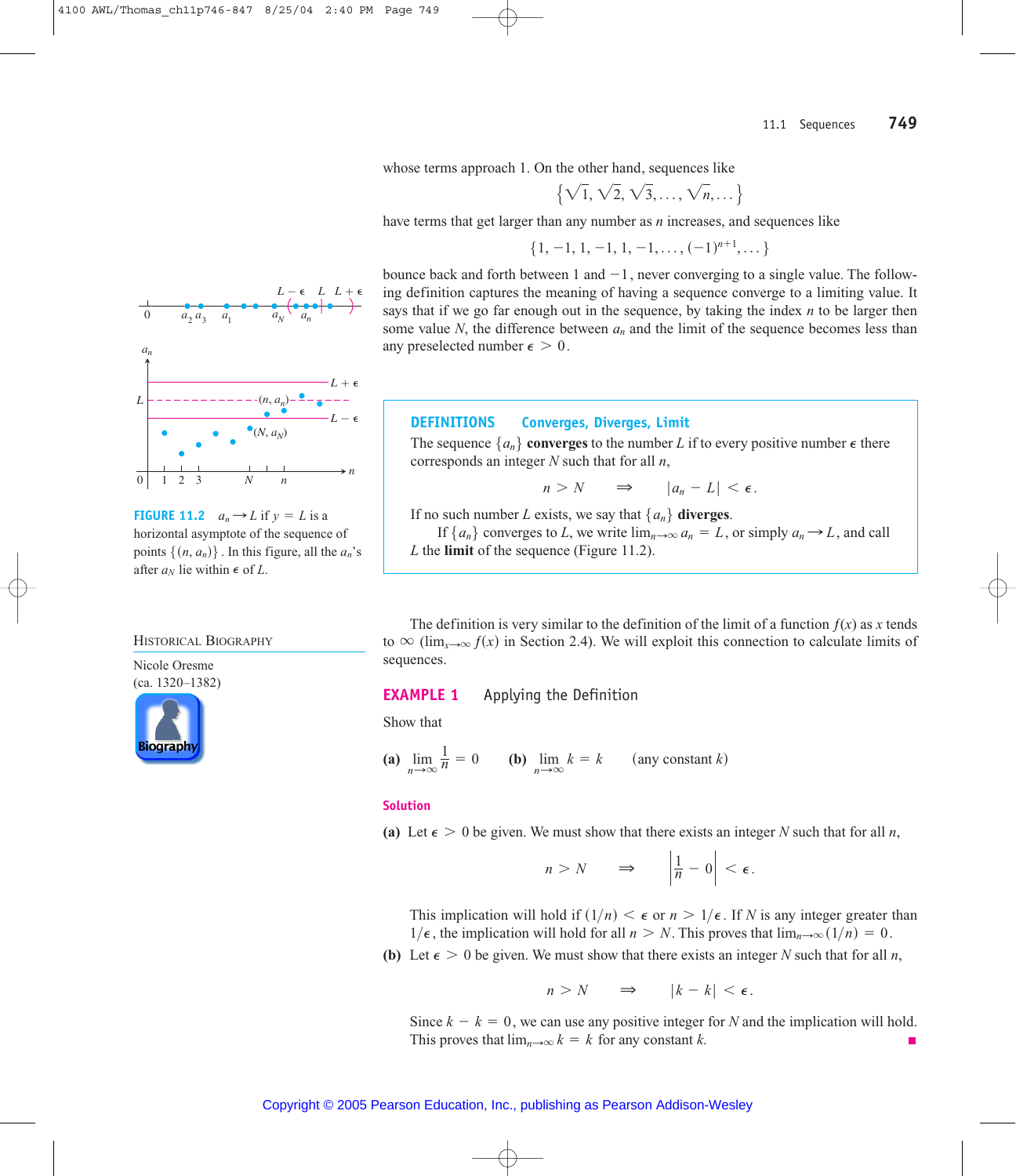# **EXAMPLE 2** A Divergent Sequence

Show that the sequence  $\{1, -1, 1, -1, 1, -1, \ldots, (-1)^{n+1}, \ldots\}$  diverges.

**Solution** Suppose the sequence converges to some number *L*. By choosing  $\epsilon = 1/2$  in the definition of the limit, all terms  $a_n$  of the sequence with index *n* larger than some *N* must lie within  $\epsilon = 1/2$  of L. Since the number 1 appears repeatedly as every other term of the sequence, we must have that the number 1 lies within the distance  $\epsilon = 1/2$  of L. It follows that  $|L - 1| < 1/2$ , or equivalently,  $1/2 < L < 3/2$ . Likewise, the number  $-1$ appears repeatedly in the sequence with arbitrarily high index. So we must also have that  $|L - (-1)| < 1/2$ , or equivalently,  $-3/2 < L < -1/2$ . But the number *L* cannot lie in both of the intervals  $(1/2, 3/2)$  and  $(-3/2, -1/2)$  because they have no overlap. Therefore, no such limit *L* exists and so the sequence diverges.

Note that the same argument works for any positive number  $\epsilon$  smaller than 1, not just 1/2.

The sequence  $\{\sqrt{n}\}\$  also diverges, but for a different reason. As *n* increases, its terms become larger than any fixed number. We describe the behavior of this sequence by writing

$$
\lim_{n\to\infty}\sqrt{n}=\infty.
$$

In writing infinity as the limit of a sequence, we are not saying that the differences between the terms  $a_n$  and  $\infty$  become small as *n* increases. Nor are we asserting that there is some number infinity that the sequence approaches. We are merely using a notation that captures the idea that  $a_n$  eventually gets and stays larger than any fixed number as  $n$  gets large.

### **DEFINITION Diverges to Infinity**

The sequence  $\{a_n\}$  **diverges to infinity** if for every number *M* there is an integer *N* such that for all *n* larger than  $N$ ,  $a_n > M$ . If this condition holds we write

$$
\lim_{n \to \infty} a_n = \infty \quad \text{or} \quad a_n \to \infty.
$$

Similarly if for every number *m* there is an integer *N* such that for all  $n > N$  we have  $a_n < m$ , then we say  $\{a_n\}$  **diverges to negative infinity** and write

 $\lim_{n \to \infty} a_n = -\infty$  or  $a_n \to -\infty$ .

A sequence may diverge without diverging to infinity or negative infinity. We saw this in Example 2, and the sequences  $\{1, -2, 3, -4, 5, -6, 7, -8, ...\}$  and  $\{1, 0, 2, 0, 3, 0, \dots\}$  are also examples of such divergence.

# **Calculating Limits of Sequences**

If we always had to use the formal definition of the limit of a sequence, calculating with  $\epsilon$ 's and *N*'s, then computing limits of sequences would be a formidable task. Fortunately we can derive a few basic examples, and then use these to quickly analyze the limits of many more sequences. We will need to understand how to combine and compare sequences. Since sequences are functions with domain restricted to the positive integers, it is not too surprising that the theorems on limits of functions given in Chapter 2 have versions for sequences.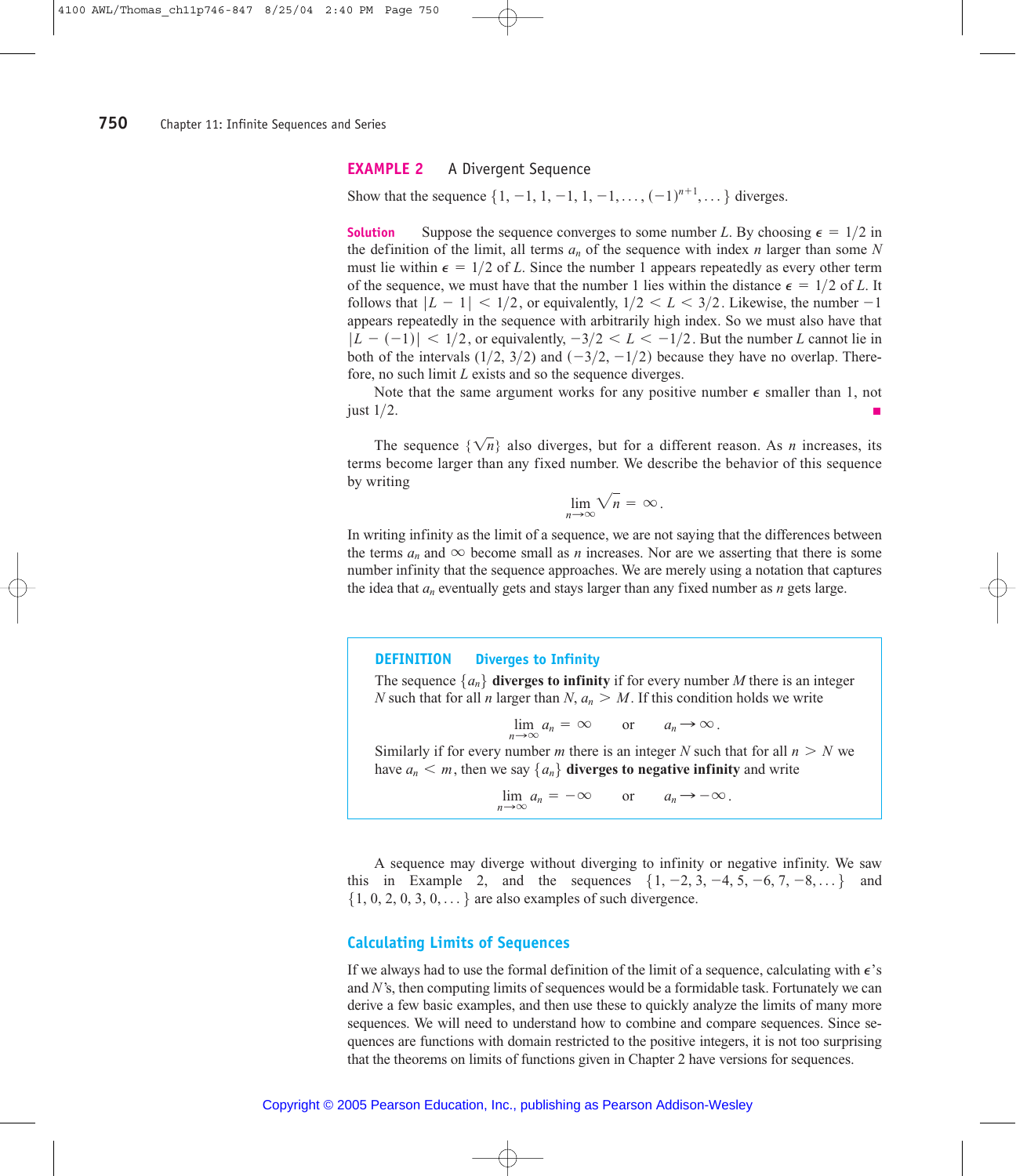### **THEOREM 1**

Let  $\{a_n\}$  and  $\{b_n\}$  be sequences of real numbers and let A and B be real numbers. The following rules hold if  $\lim_{n\to\infty} a_n = A$  and  $\lim_{n\to\infty} b_n = B$ .

| 1. $Sum Rule:$                    | $\lim_{n\to\infty}(a_n+b_n)=A+B$                             |
|-----------------------------------|--------------------------------------------------------------|
| <b>2.</b> Difference Rule:        | $\lim_{n\to\infty}(a_n - b_n) = A - B$                       |
| 3. Product Rule:                  | $\lim_{n\to\infty}(a_n \cdot b_n) = A \cdot B$               |
| <b>4.</b> Constant Multiple Rule: | $\lim_{n\to\infty} (k \cdot b_n) = k \cdot B$ (Any number k) |
| <b>5.</b> Quotient Rule:          | $\lim_{n\to\infty}\frac{a_n}{b_n}=\frac{A}{B}$ if $B\neq 0$  |

The proof is similar to that of Theorem 1 of Section 2.2, and is omitted.

#### **EXAMPLE 3** Applying Theorem 1

By combining Theorem 1 with the limits of Example 1, we have:

- (a)  $\lim_{n \to \infty} \left( -\frac{1}{n} \right) = -1 \cdot \lim_{n \to \infty} \frac{1}{n} = -1 \cdot 0 = 0$  Constant Multiple Rule and Example 1a
- **(b)**  $\lim_{n \to \infty} \left( \frac{n-1}{n} \right) = \lim_{n \to \infty} \left( 1 \frac{1}{n} \right) = \lim_{n \to \infty} 1 \lim_{n \to \infty} \frac{1}{n} = 1 0 = 1$  Difference Rule
- (c)  $\lim_{n \to \infty} \frac{5}{n^2} = 5 \cdot \lim_{n \to \infty} \frac{1}{n} \cdot \lim_{n \to \infty} \frac{1}{n} = 5 \cdot 0 \cdot 0 = 0$ **Product Rule**
- (d)  $\lim_{n \to \infty} \frac{4 7n^6}{n^6 + 3} = \lim_{n \to \infty} \frac{(4/n^6) 7}{1 + (3/n^6)} = \frac{0 7}{1 + 0} = -7.$ Sum and Quotient Rules

Be cautious in applying Theorem 1. It does not say, for example, that each of the sequences  $\{a_n\}$  and  $\{b_n\}$  have limits if their sum  $\{a_n + b_n\}$  has a limit. For instance,  ${a_n} = \{1, 2, 3, ...\}$  and  ${b_n} = \{-1, -2, -3, ...\}$  both diverge, but their sum  ${a_n + b_n} = {0, 0, 0, \dots}$  clearly converges to 0.

One consequence of Theorem 1 is that every nonzero multiple of a divergent sequence  ${a_n}$  diverges. For suppose, to the contrary, that  ${ca_n}$  converges for some number  $c \neq 0$ . Then, by taking  $k = 1/c$  in the Constant Multiple Rule in Theorem 1, we see that the sequence

$$
\left\{\frac{1}{c}\cdot ca_n\right\} = \left\{a_n\right\}
$$

converges. Thus,  $\{ca_n\}$  cannot converge unless  $\{a_n\}$  also converges. If  $\{a_n\}$  does not converge, then  $\{ca_n\}$  does not converge.

The next theorem is the sequence version of the Sandwich Theorem in Section 2.2. You are asked to prove the theorem in Exercise 95.

#### **THEOREM 2 The Sandwich Theorem for Sequences**

Let  $\{a_n\}$ ,  $\{b_n\}$ , and  $\{c_n\}$  be sequences of real numbers. If  $a_n \leq b_n \leq c_n$  holds for all *n* beyond some index *N*, and if  $\lim_{n\to\infty} a_n = \lim_{n\to\infty} c_n = L$ , then  $\lim_{n\to\infty} b_n = L$  also.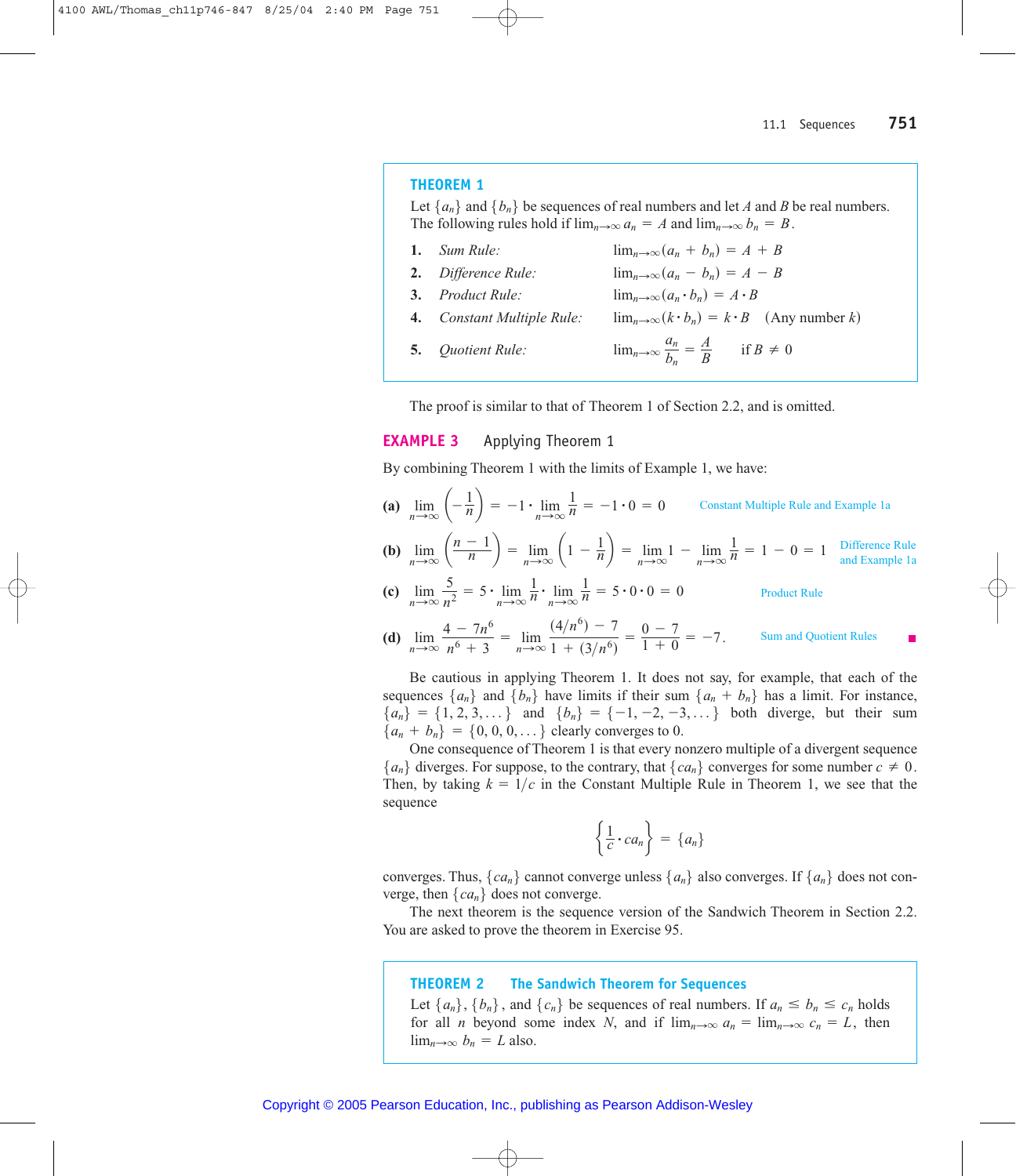An immediate consequence of Theorem 2 is that, if  $|b_n| \le c_n$  and  $c_n \to 0$ , then  $b_n \rightarrow 0$  because  $-c_n \leq b_n \leq c_n$ . We use this fact in the next example.

# **EXAMPLE 4** Applying the Sandwich Theorem

Since  $1/n \rightarrow 0$ , we know that

(a) 
$$
\frac{\cos n}{n} \to 0
$$
 because  $-\frac{1}{n} \le \frac{\cos n}{n} \le \frac{1}{n}$ ;  
\n(b)  $\frac{1}{2^n} \to 0$  because  $0 \le \frac{1}{2^n} \le \frac{1}{n}$ ;  
\n(c)  $(-1)^n \frac{1}{n} \to 0$  because  $-\frac{1}{n} \le (-1)^n \frac{1}{n} \le \frac{1}{n}$ .

The application of Theorems 1 and 2 is broadened by a theorem stating that applying a continuous function to a convergent sequence produces a convergent sequence. We state the theorem without proof (Exercise 96).

# **THEOREM 3 The Continuous Function Theorem for Sequences**

Let  $\{a_n\}$  be a sequence of real numbers. If  $a_n \rightarrow L$  and if *f* is a function that is continuous at *L* and defined at all  $a_n$ , then  $f(a_n) \rightarrow f(L)$ .

**EXAMPLE 5** Applying Theorem 3 Show that  $\sqrt{(n+1)/n} \rightarrow 1$ .

**Solution** We know that  $(n + 1)/n \rightarrow 1$ . Taking  $f(x) = \sqrt{x}$  and  $L = 1$  in Theorem 3 gives  $\sqrt{(n+1)/n} \rightarrow \sqrt{1} = 1$ .

**EXAMPLE 6** The Sequence  $\{2^{1/n}\}\$ 

The sequence  $\{1/n\}$  converges to 0. By taking  $a_n = 1/n$ ,  $f(x) = 2^x$ , and  $L = 0$  in Theorem 3, we see that  $2^{1/n} = f(1/n) \rightarrow f(L) = 2^0 = 1$ . The sequence  $\{2^{1/n}\}\$  converges to 1 (Figure 11.3).



# **Using l'Hôpital's Rule**

The next theorem enables us to use l'Hôpital's Rule to find the limits of some sequences. It formalizes the connection between  $\lim_{n\to\infty} a_n$  and  $\lim_{x\to\infty} f(x)$ .

# **THEOREM 4**

Suppose that  $f(x)$  is a function defined for all  $x \ge n_0$  and that  $\{a_n\}$  is a sequence of real numbers such that  $a_n = f(n)$  for  $n \ge n_0$ . Then

 $\lim_{x \to \infty} f(x) = L \implies \lim_{n \to \infty} a_n = L.$ 

**Proof** Suppose that  $\lim_{x\to\infty} f(x) = L$ . Then for each positive number  $\epsilon$  there is a number *M* such that for all *x*,

$$
x > M \qquad \Rightarrow \qquad |f(x) - L| < \epsilon.
$$



**FIGURE 11.3** As  $n \to \infty$ ,  $1/n \to 0$  and  $2^{1/n} \rightarrow 2^0$  (Example 6).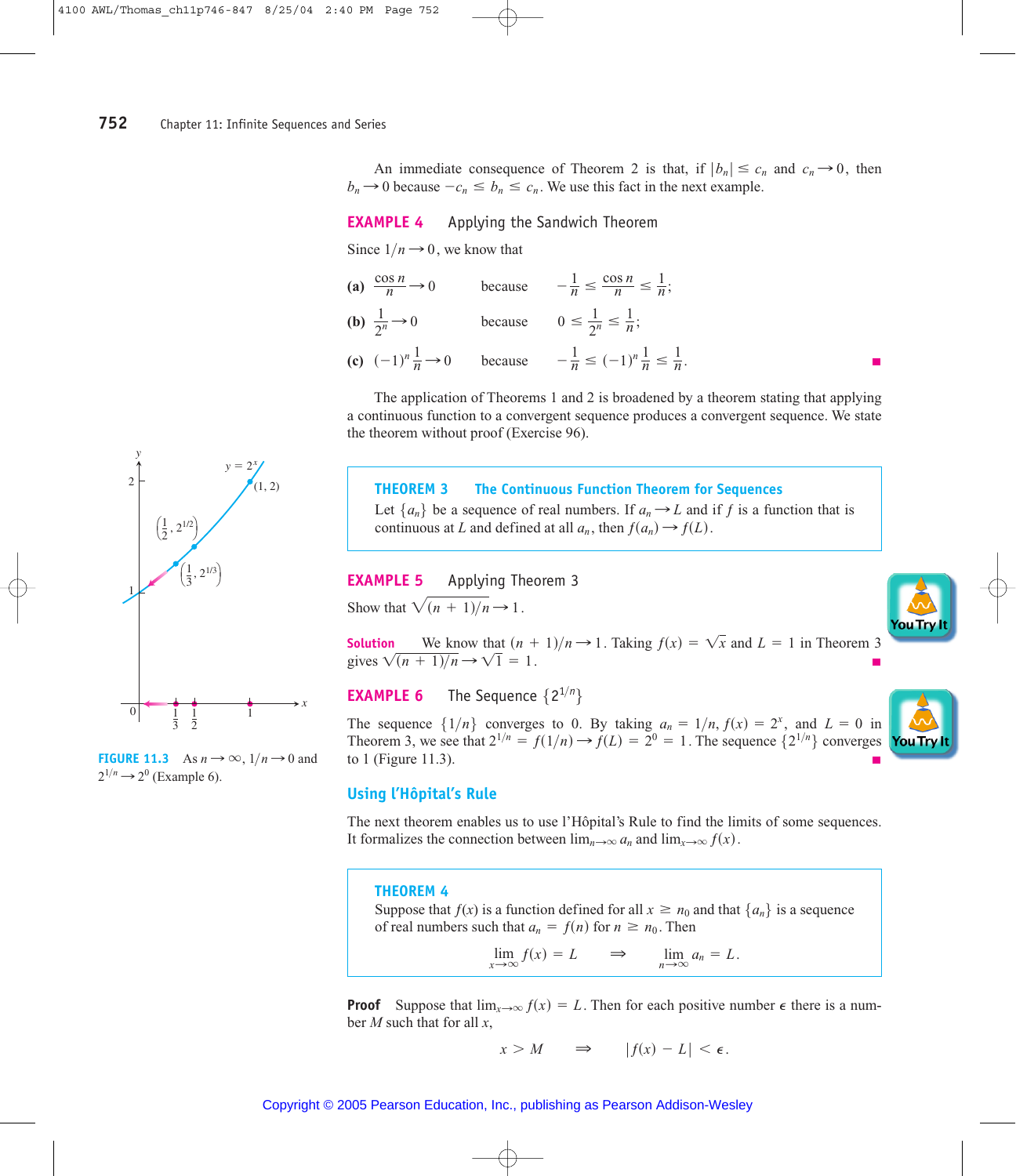п

Let *N* be an integer greater than *M* and greater than or equal to  $n_0$ . Then

$$
n > N
$$
  $\Rightarrow$   $a_n = f(n)$  and  $|a_n - L| = |f(n) - L| < \epsilon$ .



**EXAMPLE 7** Applying L'Hôpital's Rule

$$
\lim_{n\to\infty}\frac{\ln n}{n}=0.
$$

**Solution** The function  $(\ln x)/x$  is defined for all  $x \ge 1$  and agrees with the given sequence at positive integers. Therefore, by Theorem 5,  $\lim_{n\to\infty} (\ln n)/n$  will equal  $\lim_{x\to\infty} (\ln x)/x$  if the latter exists. A single application of l'Hôpital's Rule shows that

$$
\lim_{x \to \infty} \frac{\ln x}{x} = \lim_{x \to \infty} \frac{1/x}{1} = \frac{0}{1} = 0.
$$

We conclude that  $\lim_{n\to\infty} (\ln n)/n = 0$ .

When we use l'Hôpital's Rule to find the limit of a sequence, we often treat *n* as a continuous real variable and differentiate directly with respect to *n*. This saves us from having to rewrite the formula for  $a_n$  as we did in Example 7.



**EXAMPLE 8** Applying L'Hôpital's Rule

$$
\lim_{n\to\infty}\frac{2^n}{5n}.
$$

**Solution** By l'Hôpital's Rule (differentiating with respect to *n*),

 $n<sub>i</sub>$ 

$$
\lim_{n \to \infty} \frac{2^n}{5n} = \lim_{n \to \infty} \frac{2^n \cdot \ln 2}{5}
$$

$$
= \infty.
$$



**EXAMPLE 9** Applying L'Hôpital's Rule to Determine Convergence

Does the sequence whose *n*th term is

$$
a_n = \left(\frac{n+1}{n-1}\right)^n
$$

converge? If so, find  $\lim_{n\to\infty} a_n$ .

**Solution** The limit leads to the indeterminate form  $1^\infty$ . We can apply l'Hôpital's Rule if **Solution** I he limit leads to the indeterminate form  $I^*$ . We can apply we first change the form to  $\infty \cdot 0$  by taking the natural logarithm of  $a_n$ :

$$
\ln a_n = \ln \left( \frac{n+1}{n-1} \right)^n
$$
  
= 
$$
n \ln \left( \frac{n+1}{n-1} \right).
$$

Copyright © 2005 Pearson Education, Inc., publishing as Pearson Addison-Wesley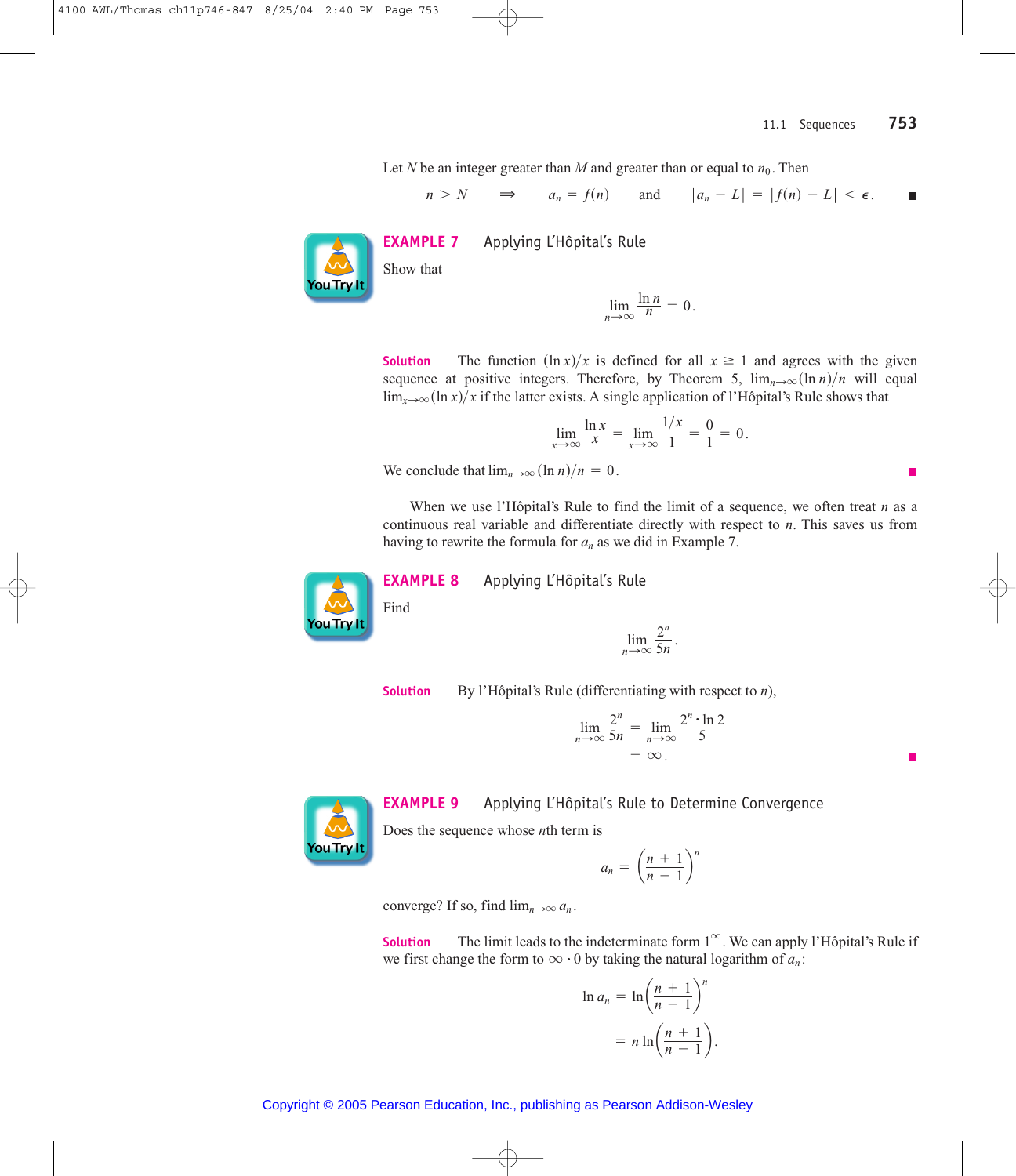Then,

$$
\lim_{n \to \infty} \ln a_n = \lim_{n \to \infty} n \ln \left( \frac{n+1}{n-1} \right) \qquad \infty \cdot 0
$$

$$
= \lim_{n \to \infty} \frac{\ln \left( \frac{n+1}{n-1} \right)}{1/n} \qquad \frac{0}{0}
$$

$$
= \lim_{n \to \infty} \frac{-2/(n^2 - 1)}{-1/n^2} \qquad \text{l'Hôpital's Rule}
$$

$$
= \lim_{n \to \infty} \frac{2n^2}{n^2 - 1} = 2.
$$

Since  $\ln a_n \rightarrow 2$  and  $f(x) = e^x$  is continuous, Theorem 4 tells us that

$$
a_n = e^{\ln a_n} \rightarrow e^2.
$$

The sequence  $\{a_n\}$  converges to  $e^2$ .

# **Commonly Occurring Limits**

The next theorem gives some limits that arise frequently.

# **THEOREM 5**

The following six sequences converge to the limits listed below:

**1. 2.**  $\lim_{n \to \infty} \sqrt[n]{n} = 1$ **3. 4. 5. 6.**  $\lim_{n\to\infty}$  $\frac{x^n}{n!} = 0$  (any *x*)  $\lim_{n\to\infty}$   $\left(1 + \frac{x}{n}\right)$  $n = e^x$  (any *x*)  $\lim_{n \to \infty} x^n = 0$  (|x| < 1)  $\lim_{n \to \infty} x^{1/n} = 1$   $(x > 0)$  $\lim_{n\to\infty}$  $\frac{\ln n}{n} = 0$ 

In Formulas (3) through (6), *x* remains fixed as  $n \rightarrow \infty$ .

**Proof** The first limit was computed in Example 7. The next two can be proved by taking logarithms and applying Theorem 4 (Exercises 93 and 94). The remaining proofs are given in Appendix 3. г

**EXAMPLE 10** Applying Theorem 5

(a) 
$$
\frac{\ln(n^2)}{n} = \frac{2 \ln n}{n} \rightarrow 2 \cdot 0 = 0
$$

**(b)** 
$$
\sqrt[n]{n^2} = n^{2/n} = (n^{1/n})^2 \rightarrow (1)^2 = 1
$$
 Formula 2

**(c)**  $\sqrt[n]{3n} = 3^{1/n}(n^{1/n}) \rightarrow 1 \cdot 1 = 1$  Formula 3 with  $x = 3$  and Formula 2

**(a)** Formula 1



### Copyright © 2005 Pearson Education, Inc., publishing as Pearson Addison-Wesley

**Factorial Notation**

The notation *n*! ("*n* factorial") means The notation *n*! (*n* actorial *n*) means<br>the product  $1 \cdot 2 \cdot 3 \cdots n$  of the integers from 1 to *n*. Notice that from 1 to *n*. Notice that<br> $(n + 1)! = (n + 1) \cdot n!$ . Thus,  $(n + 1)! = (n + 1) \cdot n!.$ <br>  $4! = 1 \cdot 2 \cdot 3 \cdot 4 = 24$  and  $4! = 1 \cdot 2 \cdot 3 \cdot 4 = 24$  and<br>5! =  $1 \cdot 2 \cdot 3 \cdot 4 \cdot 5 = 5 \cdot 4! = 120$ . We define 0! to be 1. Factorials grow even faster than exponentials, as the table suggests.

| n                        | $e^n$ (rounded)     | n!                   |
|--------------------------|---------------------|----------------------|
| 1                        | $\mathbf{3}$        |                      |
| $\overline{\mathcal{L}}$ | 148                 | 120                  |
| 10                       | 22,026              | 3,628,800            |
| 20                       | $4.9 \times 10^{8}$ | $2.4 \times 10^{18}$ |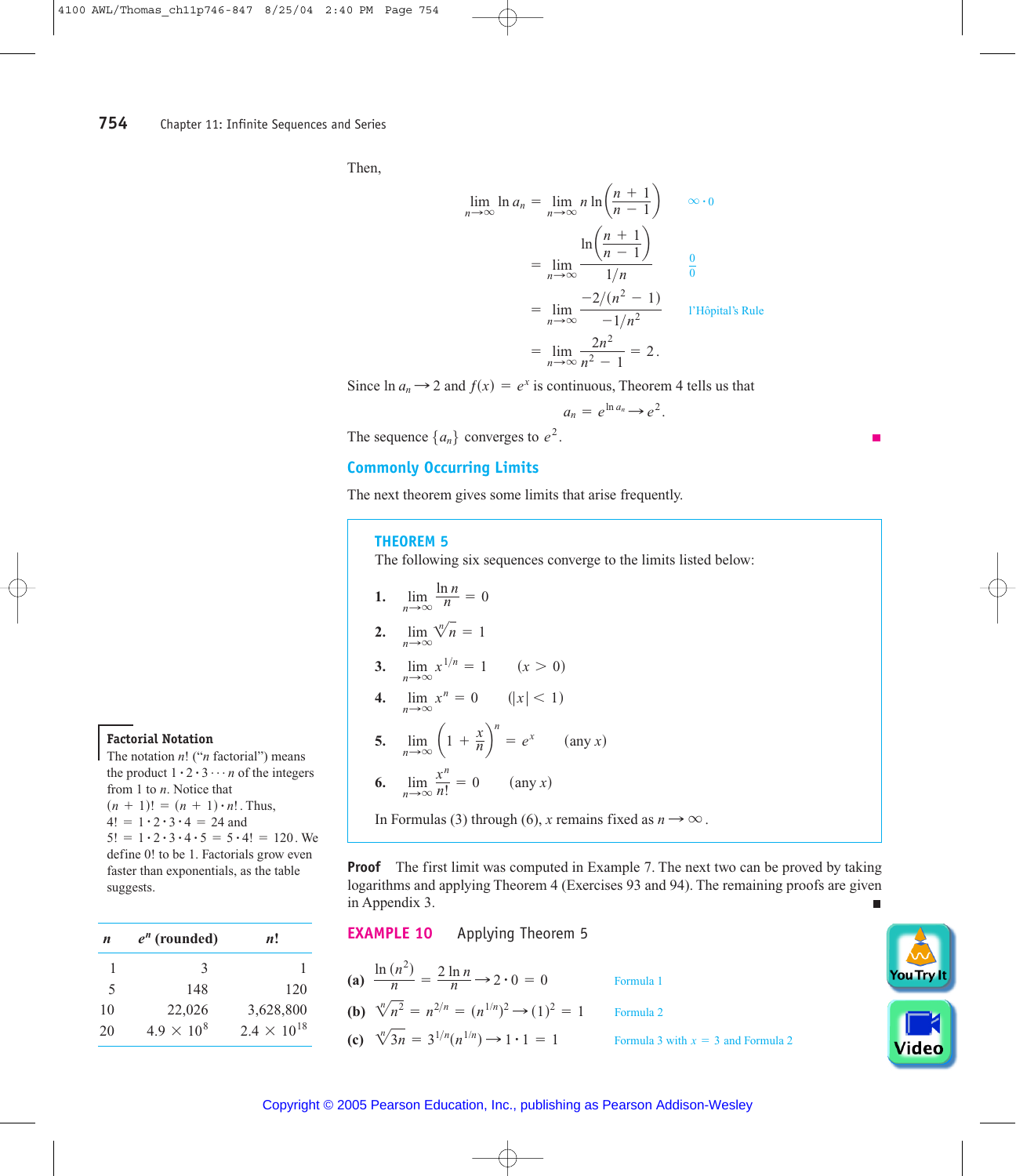(d) 
$$
\left(-\frac{1}{2}\right)^n \to 0
$$
  
\n(e)  $\left(\frac{n-2}{n}\right)^n = \left(1 + \frac{-2}{n}\right)^n \to e^{-2}$   
\nFor mula 4 with  $x = -\frac{1}{2}$   
\n(c)  $\left(\frac{n-2}{n}\right)^n = \left(1 + \frac{-2}{n}\right)^n \to e^{-2}$   
\nFormula 5 with  $x = -2$   
\nFormula 6 with  $x = 100$ 



# **Recursive Definitions**

So far, we have calculated each  $a_n$  directly from the value of n. But sequences are often defined **recursively** by giving

- 1. The value(s) of the initial term or terms, and
- 2. A rule, called a **recursion formula**, for calculating any later term from terms that precede it.



#### **EXAMPLE 11** Sequences Constructed Recursively

- (a) The statements  $a_1 = 1$  and  $a_n = a_{n-1} + 1$  define the sequence  $1, 2, 3, ..., n, ...$  of positive integers. With  $a_1 = 1$ , we have  $a_2 = a_1 + 1 = 2$ ,  $a_3 = a_2 + 1 = 3$ , and so on.
- (b) The statements  $a_1 = 1$  and  $a_n = n \cdot a_{n-1}$  define the sequence 1, 2, 6, 24, ..., n!, ... of factorials. With  $a_1 = 1$ , we have  $a_2 = 2 \cdot a_1 = 2$ ,  $a_3 = 3 \cdot a_2 = 6$ ,  $a_4 =$  $4 \cdot a_3 = 24$ , and so on.
- (c) The statements  $a_1 = 1, a_2 = 1$ , and  $a_{n+1} = a_n + a_{n-1}$  define the sequence 1, 1, 2, 3, 5,... of **Fibonacci numbers**. With  $a_1 = 1$  and  $a_2 = 1$ , we have  $a_3 = 1 + 1 = 2$ ,  $a_4 = 2 + 1 = 3$ ,  $a_5 = 3 + 2 = 5$ , and so on.
- (d) As we can see by applying Newton's method, the statements  $x_0 = 1$  and  $x_{n+1} = x_n - \left[ (\sin x_n - x_n^2) / (\cos x_n - 2x_n) \right]$  define a sequence that converges to a solution of the equation  $\sin x - x^2 = 0$ .

# **Bounded Nondecreasing Sequences**

The terms of a general sequence can bounce around, sometimes getting larger, sometimes smaller. An important special kind of sequence is one for which each term is at least as large as its predecessor.

#### **Nondecreasing Sequence DEFINITION**

A sequence  $\{a_n\}$  with the property that  $a_n \le a_{n+1}$  for all *n* is called a nondecreasing sequence.

#### **EXAMPLE 12** Nondecreasing Sequences

- (a) The sequence  $1, 2, 3, \ldots, n, \ldots$  of natural numbers
- (**b**) The sequence  $\frac{1}{2}, \frac{2}{3}, \frac{3}{4}, \ldots, \frac{n}{n+1}, \ldots$
- (c) The constant sequence  $\{3\}$